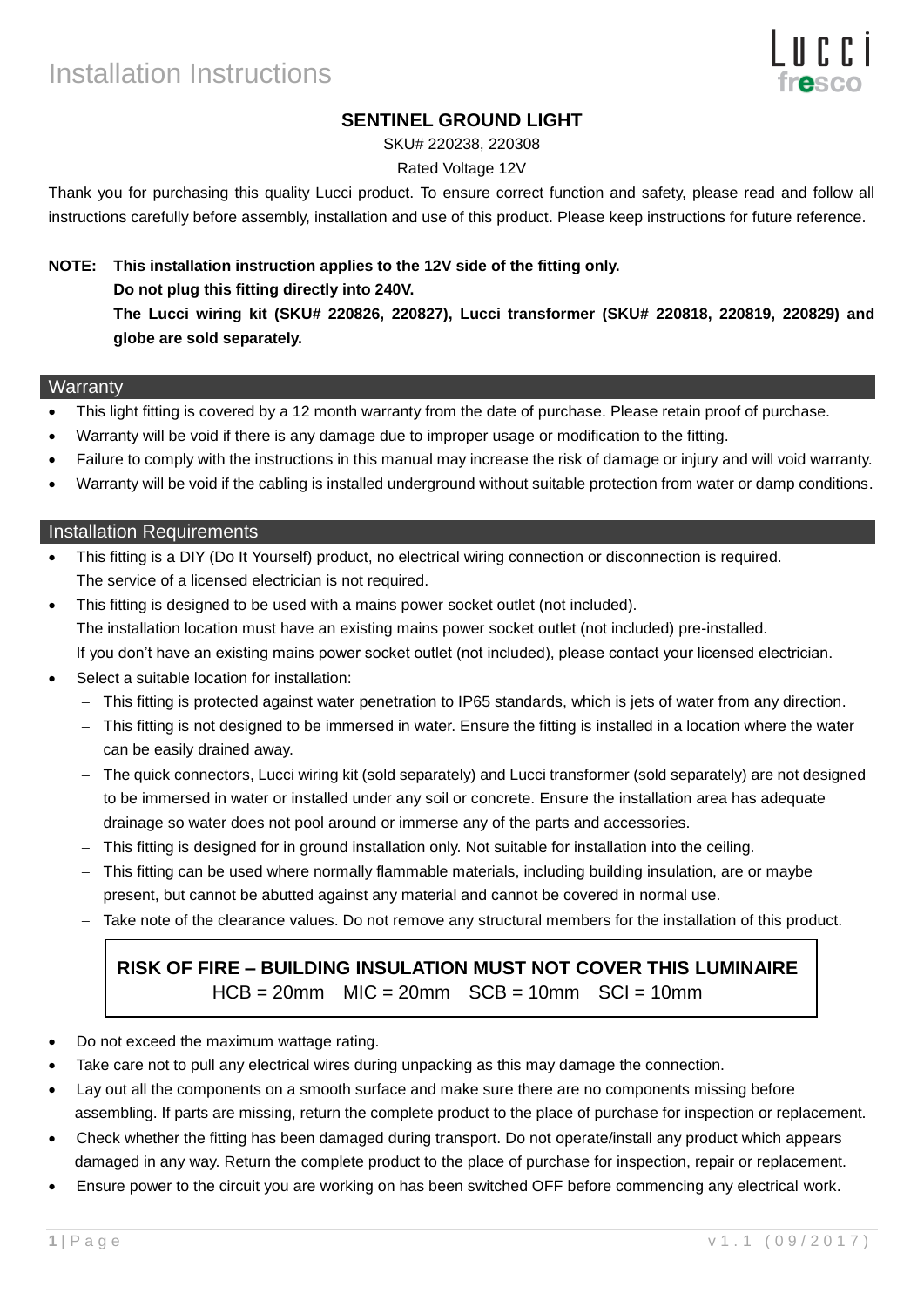

## Installation Directions

- 1. Remove all packaging material from the fitting.
- 2. Cut an installation hole  $\varnothing$ 88mm.
- 3. Insert the plastic mounting bracket into the installation area. (Fig.2)
- 4. Remove the front cover from the fitting.
- Install a globe (not included) into the lamp holder. Do not exceed the maximum wattage rating. (Fig.3)
- 5. Install the front cover back onto the fitting. There will be a small gap between the cover and fitting, this is normal and the fitting will retain its IP65 rating. (Fig.4) *Proceed to step 6.*

## **USING LUCCI WIRING KIT AND LUCCI TRANSFORMER (both sold separately)**

6. Remove the cover from the connector on the wiring kit (SKU# 220826, 220827 – sold separately). Connect the fitting to the wiring kit. **NOTE: The wiring kit is rated for a 120VA load only.** Connect the wiring kit (SKU# 220826, 220827 – sold separately) to the transformer (SKU# 220818, 220819, 220829 – sold separately). **NOTE: The transformer is rated for a 80VA, 28VA and 10VA load respectively.** Insert the fitting into the plastic mounting bracket and ensure it is secure and does not come out easily. (Fig.5) *Proceed to step 7.*

### **USING OTHER WIRING AND TRANSFORMER (not included)**

- 6. Remove the 12V bi-pin connector from the cable for hard wiring or alternative wiring method and power supply system. This fitting is rated IP65, this must be maintained during wiring and installation. Ensure that the wires are secure and no bare wires are exposed. Ensure all wiring and transformer used is appropriately rated and suitable for the location used. **If unsure please contact a licensed electrician.** Insert the fitting into the plastic mounting bracket and ensure it is secure and does not come out easily. (Fig.5) *Proceed to step 7.*
- 7. Ensure all the clearance values are maintained during and after installation of this fitting. Refer to the Installation Requirements section in this instruction manual for the clearance values
- 8. Turn the power on and test the fitting is operating correctly. (Fig.6)